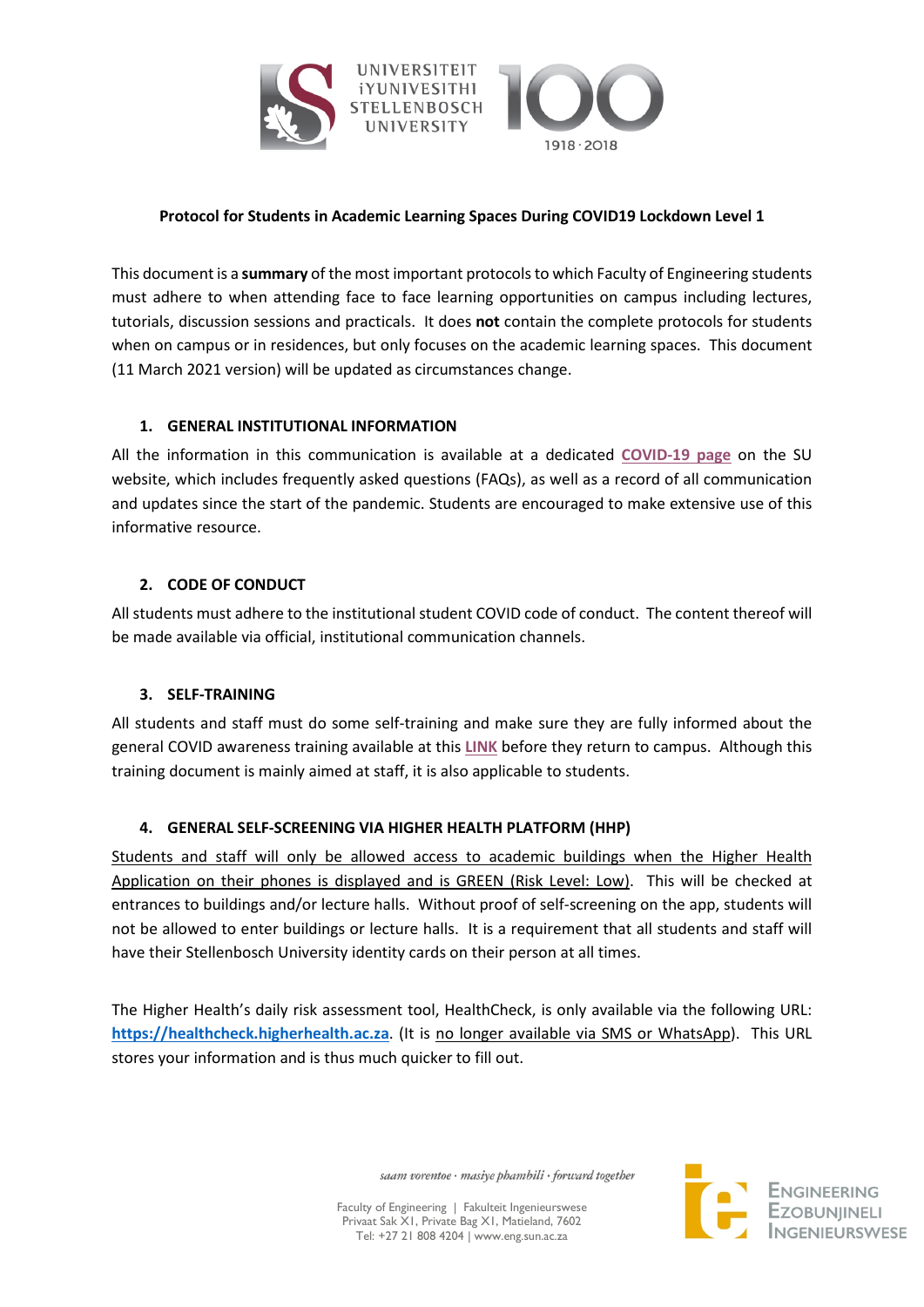Students should **not** attend face-to-face sessions if they have any COVID symptoms. Stay at home if you begin to feel unwell, even with mild symptoms such as a headache and slightly runny nose, until you are fully recovered.

Keep in mind that, when you return to campus for the first time, you will need to prove that you have self-screened for seven consecutive days before your arrival. It means that for seven consecutive days before your return to campus for the first time, you will have to complete the HHP.

# **5. PERSONAL PROTECTIVE EQUIPMENT (PPE)**

Every student will receive a mask and a bottle with sanitizing liquid. You can also use your own mask and sanitizing bottle. Keep in mind that the mask must be a cloth or medical disposal mask.

From 15 March the University will provide all students on campus with PPE. PPE will be distributed from various general points on campus, at residences and cluster hubs.

# **6. CLASS GROUPS**

As the COVID regulation level in the country changes, the capacity of lecture halls will be adapted accordingly. Lecturers will divide class groups in smaller groups and post these lists on the SUNLearn site of the relevant module. A student will therefore be invited by his/her lecturer (via SUNLearn) to attend face-to-face learning opportunities of that specific module based on these lists. Even if you know (from the timetable platform) where your physical class is taking place, do **not** attend face-toface classes if you have not been invited by your lecturer via SUNLearn to do so and followed the procedures in 7 below.

# **7. LECTURE HALLS AND CLASSROOM BEHAVIOUR**

The following guidelines will be in force in all lecture halls, class and seminar rooms on the Stellenbosch Campus:

- *Only students who have reserved a seat through the SUNLearn platform of a module or whose names appear in a list published by the lecturer may enter the relevant building and venue to attend a face to face learning opportunity.*
- *Before entering the building the student must complete the online Higher Health HealthCheck and be able to show the result on demand to any staff member or safety ambassador, see 4 above.*
- *Appropriate social distancing must be adhered to when entering and leaving a venue as well as when circulating in the building.*
- *On entering the venue the student must scan the applicable QR code to complete the attendance register on SUNLearn. (Some modules may make use of a Google Doc form for this purpose.)*
- *Students may only sit in the clearly demarcated seats in each venue filling seats from the centre of each row.*
- *Students should disinfect the area of the desk where they sit with the wipes and disinfectant provided in each venue at the start and end of each session.*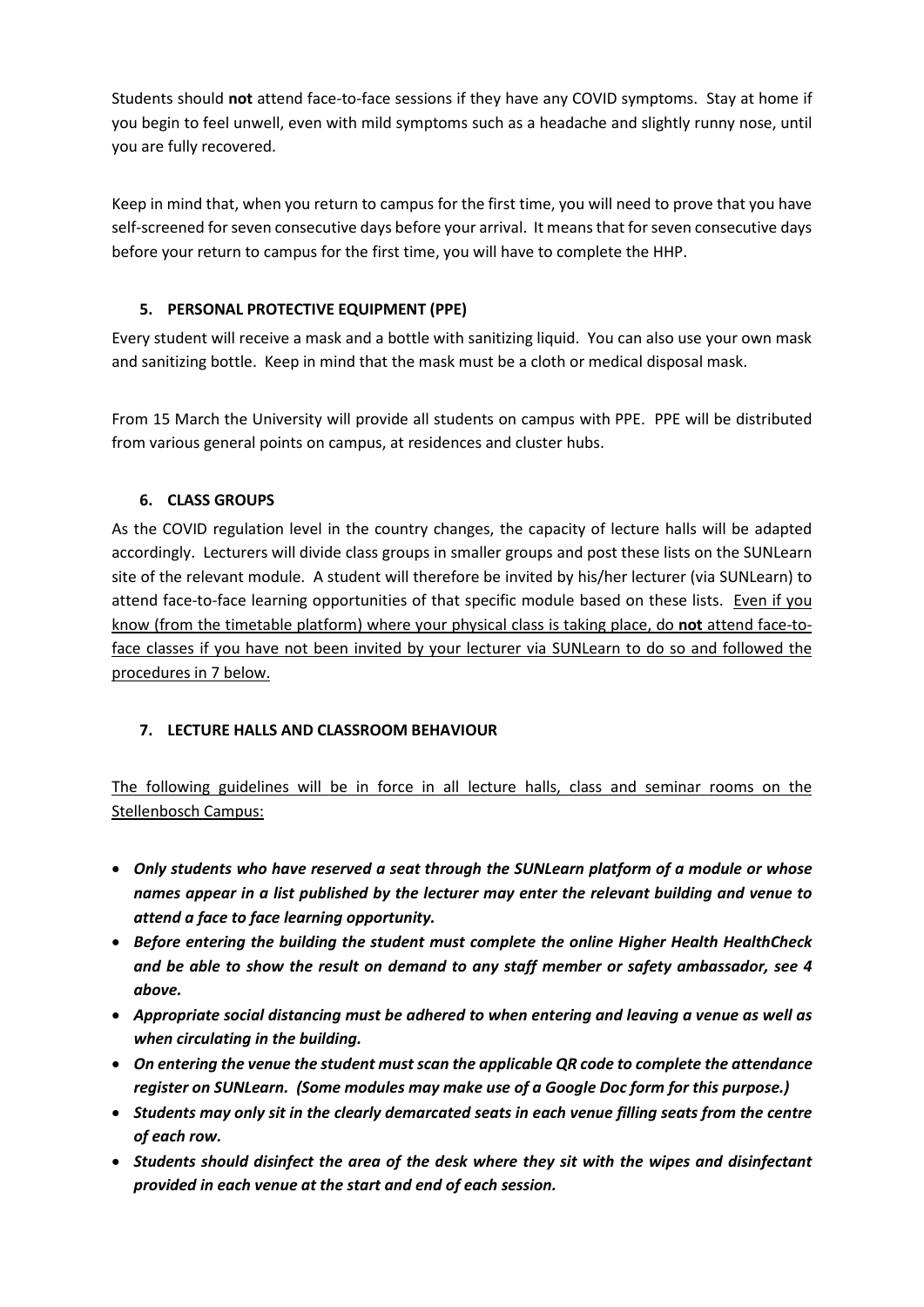- *The wearing of masks is compulsory in lecture venues during the entire duration of every lecture, as well as in academic buildings and on campus in general.*
- *Students must participate in the session by raising their hands and speak while remaining seated.*
- *Students may only approach the lecturers when invited to do so and then still maintain at least 1,5m distance.*
- *Students should minimise physical contact with doors, walls, desks, and other fixtures in the venues and the building.*
- *At then end of each sessions students must leave the venue in an orderly manner.*

## **8. ACCES TO FECUA (FIRGA)**

Students still have to book access a[t https://firga.sun.ac.za](https://eur03.safelinks.protection.outlook.com/?url=https%3A%2F%2Ffirga.sun.ac.za%2F&data=04%7C01%7C%7C92d6828094214e825aec08d8e236c48b%7Ca6fa3b030a3c42588433a120dffcd348%7C0%7C0%7C637508072182413834%7CUnknown%7CTWFpbGZsb3d8eyJWIjoiMC4wLjAwMDAiLCJQIjoiV2luMzIiLCJBTiI6Ik1haWwiLCJXVCI6Mn0%3D%7C1000&sdata=MsEH8Q%2Bl99HIXidRjFXilYBJMCVYYzP6sD2luMcXqZ4%3D&reserved=0) to use FIRGA due to limited seating during the pandemic. Students are encouraged to use the FIRGA computers remotely instead. The information on how to do this, as well as the software information can all be found on the FIRGA website, under the Covid-19 section: [http://rga.sun.ac.za/firga/Covid19.](https://eur03.safelinks.protection.outlook.com/?url=http%3A%2F%2Frga.sun.ac.za%2Ffirga%2FCovid19&data=04%7C01%7C%7C92d6828094214e825aec08d8e236c48b%7Ca6fa3b030a3c42588433a120dffcd348%7C0%7C0%7C637508072182413834%7CUnknown%7CTWFpbGZsb3d8eyJWIjoiMC4wLjAwMDAiLCJQIjoiV2luMzIiLCJBTiI6Ik1haWwiLCJXVCI6Mn0%3D%7C1000&sdata=x54YQBFxo7ePA3xJO4%2F6Vsjr8MJdgenasZwTWW1dXlM%3D&reserved=0)

## **9. DATA AND ELECTRONIC EQUIPMENT TO STUDENTS**

The loan laptop scheme of 2020 is continuing and students can apply by sending an email to [student@sun.ac.za.](mailto:student@sun.ac.za) Details regarding this process were communicated by the University.

Unfortunately no free data will be made available to undergraduate students at present. As soon as this situation changes, students will be informed. Undergraduate students who do not have data access are encouraged to make use of facilities on campus and in residences where they can use SU's free Wi-Fi access.

## **10. STUDENTS AND STAFF WITH COVID-19/COVID SYMPTOMS**

Students with COVID-19 symptoms, or those who have tested positive for the virus or have had highrisk contact, must self-isolate for ten days.

IMPORTANT: Should a student or staff member test positive for Covid, he/she must report this (in accordance with Covid procedure) to the SU Campus Health Services (Stellenbosch campus, 021 808 3496/3494 or after-hours emergency number 076 431 0305). Campus Health Services together with the staff member/student will then determine the transmittable period and contact the faculty/department to do the appropriate tracing.

Also refer to the complete protocol (**[click here](https://eur03.safelinks.protection.outlook.com/?url=http%3A%2F%2Fstellenbosch.evlink2.net%2Fservlet%2Flink%2F31499%2F138919%2F384848%2F1405335&data=04%7C01%7C%7Cd272adc9c4dc4b69d7e808d8d2964855%7Ca6fa3b030a3c42588433a120dffcd348%7C0%7C0%7C637490890199212673%7CUnknown%7CTWFpbGZsb3d8eyJWIjoiMC4wLjAwMDAiLCJQIjoiV2luMzIiLCJBTiI6Ik1haWwiLCJXVCI6Mn0%3D%7C1000&sdata=fKczsEiNqne20Ff9Aa8SwNoLa7wq27838ugFF4By7ag%3D&reserved=0)**) for isolation, quarantine and self-isolation. This document is specifically aimed at students in residences, but it is also applicable to students making use of other accommodation.

## **11. SYMPTOMS DURING CLASS**

Should you experience COVID symptoms during class, please report this to the lecturer, immediately leave the class, and report to the SU Campus Health Services Offices in person without making physical contact with any other person. On the Stellenbosch campus, the office of Health Services is at 7